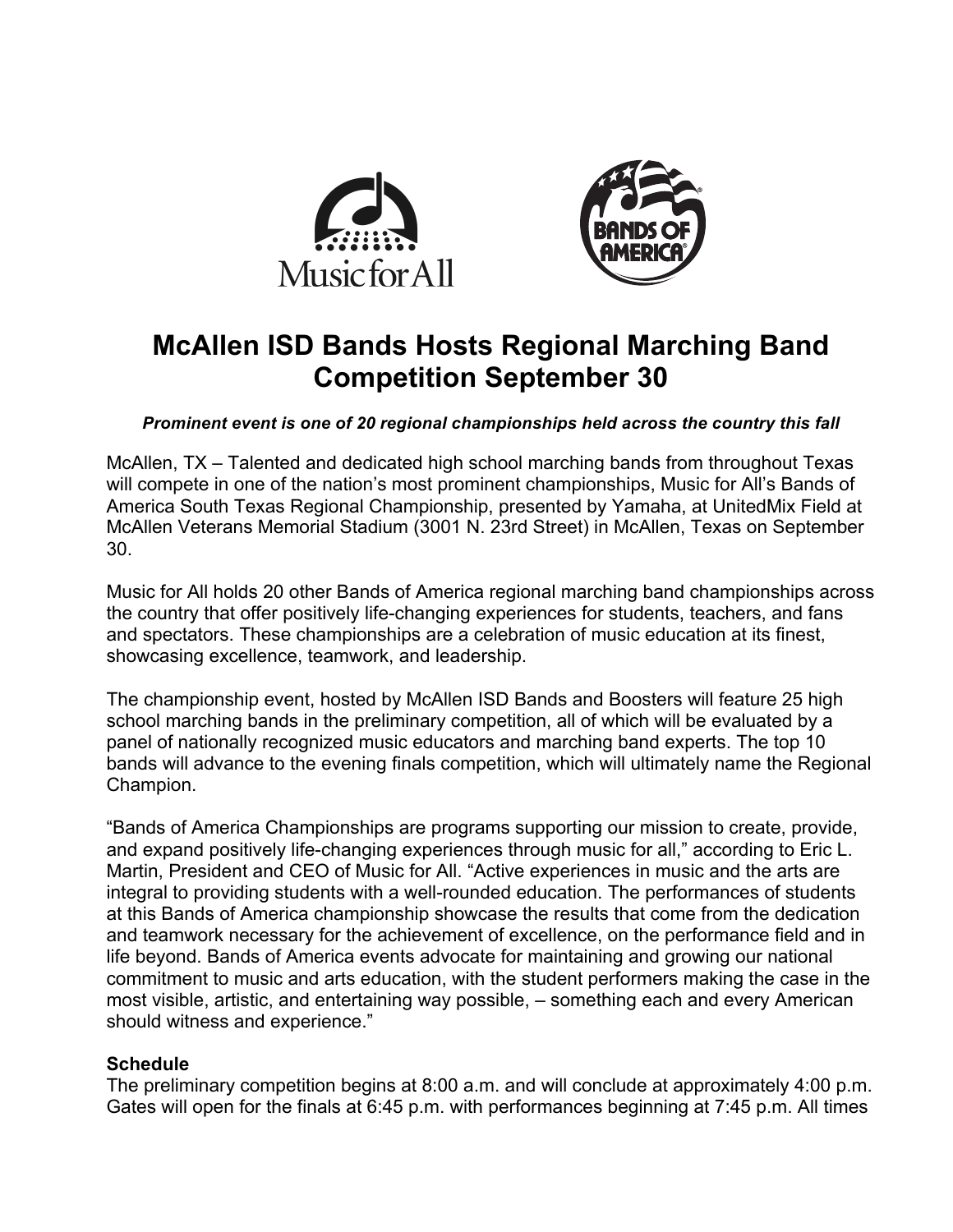are tentative pending the final schedule of performing bands. Current times will be listed at musicforall.org.

## **Ticket Information**

Ticketing and schedule information is available online at musicforall.org or by calling 800.848.2263. Tickets will also be available at the gate. Standard general admission is \$9 for Preliminaries or Finals, or \$12 for a Day Pass to both. Children ages 10 and under are free for general admission seats. A \$5 off any general admission ticket (individual preliminaries, finals or full day passes) discount will be available at the gate for college students with an ID, spectators 11-18 years of age, military members and spouses (military ID required), and spectators age 62 and over.

## **Bands of America Championships**

In addition to this event, four additional Bands of America Championships will be held in Texas later this fall. Carrol High School Marching Band will present an event on September 30 in Southlake, Texas. College Park High School Band and Boosters will present an event on October 7 in Shenandoah, Texas. The Midland Lee High School Band will host a show October 14 in Midland, Texas, followed by a two-day Super Regional at the Alamodome in San Antonio on November 3-4. Music for All's Bands of America Super Regional Championships attract bands from across the nation and make each venue a destination for these world-class high school band events. 64 bands will perform in a two-day preliminary competition in San Antonio with 14 bands advancing to finals. A championship was also previously held in Austin, Texas on September 23.

## **About Music for All**

Since 1975, Music for All, through its Music for All, Bands of America, Orchestra America, and choir programs, has been a destination and set the standard for scholastic music ensemble performance and music education advocacy. As a 501(c)(3) nonprofit educational organization, Music for All's mission is to create, provide, and expand positively life-changing experiences through music for all. Music for All's vision is to be a catalyst to ensure that every child in America has access and opportunity for active music making in his or her scholastic environment. Music for All's programs include 30+ annual events, including the Bands of America Grand National Championships and Regional Championships for marching bands, the Music for All Summer Symposium camp for students and teachers, the Music for All National Festival and Affiliate Regional Music Festivals for concert bands, orchestras, choirs, chamber ensembles, percussion ensembles, and the national honor concert band, jazz band, orchestra, and the Bands of America Honor Band that will march for the fifth time in the Rose Parade® in 2021.

# **Sponsor Information**

Music for All efforts are supported through sponsorships, including current partnerships with National Presenting Sponsor: Yamaha Corporation of America; Official Uniform Sponsor: Fred J. Miller, Inc.; Official Student Travel Partner: Music Travel Consultants; Official Performance Equipment Sponsor: Wenger Corporation; Corporate Sponsors: Ball State University, United States Marine Drum & Bugle Corps, Zildjian and Vic Firth Company, Visit Indy and the City of Indianapolis, and Strategic Advocacy Partner: NAMM; Associate Sponsors: Delivra, Vandoren, Director's Showcase International, REMO, Tresona Multimedia, and Woodwind & Brasswind. J.W. Pepper & Son, Inc. will be the Presenting Sponsor of Bands of America Grand National Semi-Finals Championships. Music for All is also supported by the Indiana Arts Commission, Arts Council of Indianapolis, the Ball